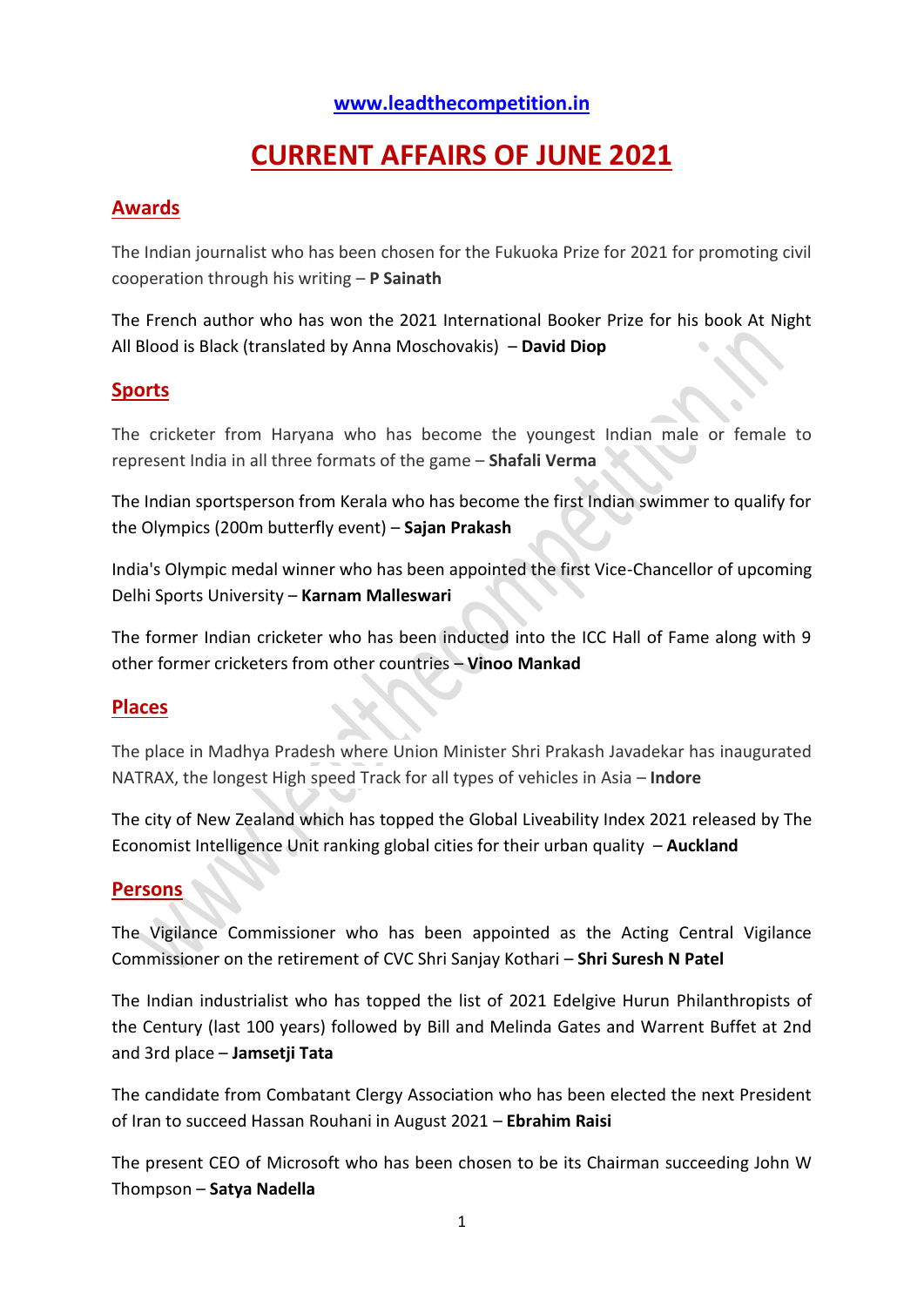The politician from New Right party of Israel who has taken over as the country's 13th Prime Minister – **Naftali Bennett**

The Foreign Minister of Maldives who has been appointed the President of 76th United Nations General Assembly – **Mr. Abdullah Shahid**

The former Supreme Court judge who has been appointed the Chairperson of the National Human Rights Commission – **Justice Arun Kumar Mishra**

The Chairperson of the Jewish Agency of Israel who has been elected as the President of Israel to succeed Mr Reuven Rivlin in July 2021 **– Mr. Isaac Herzog**

### **Persons - Obituary**

The British-American programmer and the writer of the first anti-virus program who passed away on 23 June 2021 – **John McAfee**

The former President of Philippines from 2010 to 2016 who passed away on 24 June 2021 – **Benigno Aquino III**

The first President of independent Zambia from 1964 to 1991 who passed away on 17.06.2021 – **Dr. Kenneth D. Kaunda**

The renowned Kannada poet, playwright and Dalit activist who passed away on 11.06.2021 – **Dr**. **Siddalingaiah**

The renowned Bengali filmmaker and poet who passed away on 10 June 2021 – **Buddhadeb Dasgupta**

The former President and Prime Minister of Mauritius, Padma Vibhushan recipient who passed away on 03 June 2021 – **Sir Anerood Jugnauth**

### **Defence**

The Indian Air Force pilot who has become the first female fighter pilot from Jammu and Kashmir – **Flying Officer Mawya Sudan**

The maiden joint Naval exercise conducted in Gulf of Aden from 18 to 19 June 2021 with participation of ships from Italy, Spain, France and India was named – **IN-EUNAVFOR**

The hydrographic survey ship of the Indian Navy which was decommissioned on 04 June 2021 after 40 years of service – **INS Sandhayak**

### **Miscellaneous**

The theme of National Statistics Day 2021 observed on 29 June 2021 - **End Hunger, Achieve Food Security and Improved Nutrition and Promote Sustainable Agriculture**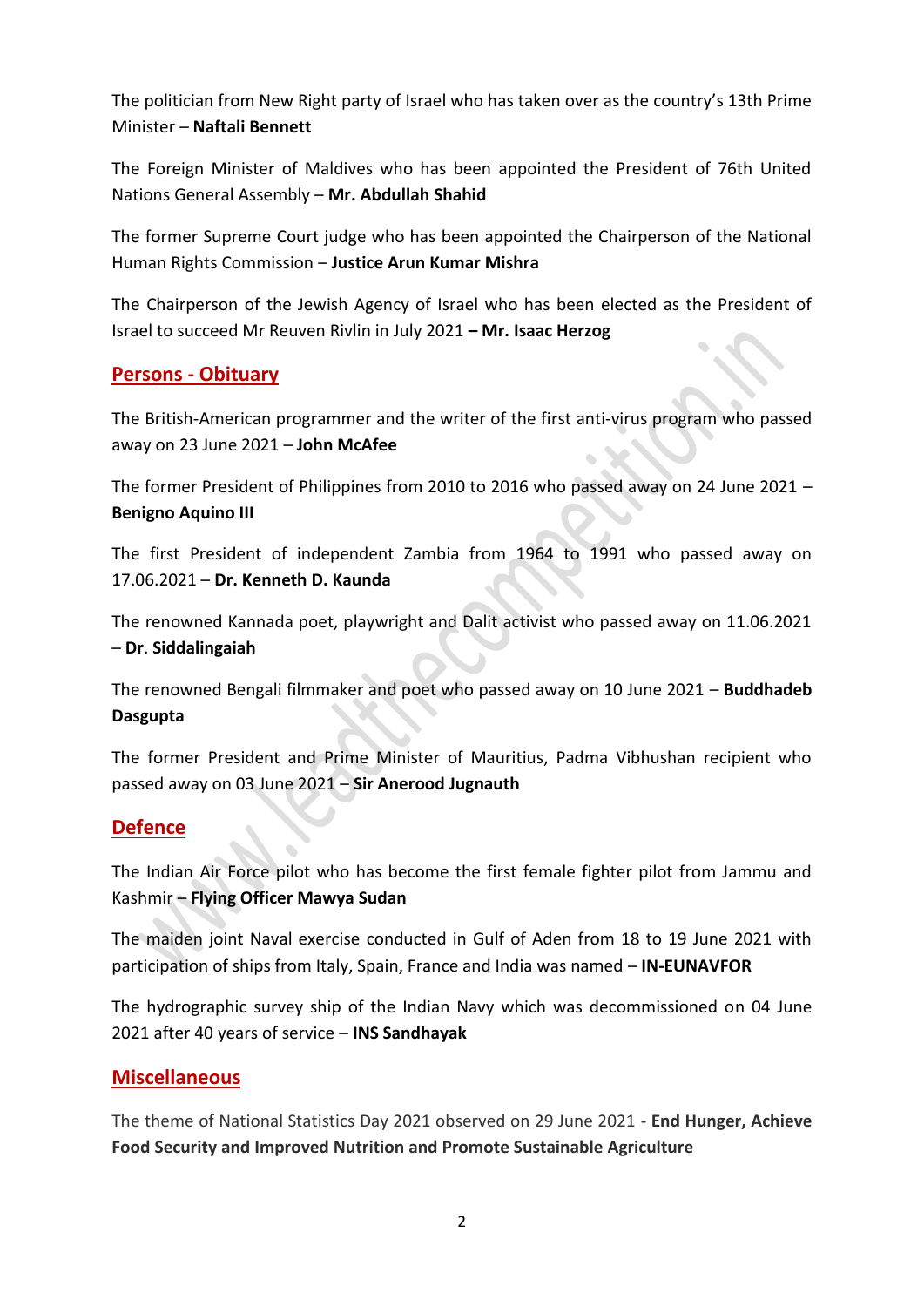The MSP for paddy (common) for the marketing season 2021-22 as approved by Cabinet Committee on Economic Affairs **– Rs. 1940**

**Olympics 2020 - Indian Theme Song** 

Title: **Tu Thaan Le**

Composer and Singer: **Mohit Chauhan**

Written by: **Ms. Prathna Gahilote**

### **World Competitiveness Index 2021**

Released by: Institute for Management Development, Switzerland

| Rank |             | Country |
|------|-------------|---------|
| 1.   | Switzerland |         |
| 2.   | Sweden      |         |
| 3.   | Denmark     |         |
| 4.   | Netherlands |         |
| 5.   | Denmark     |         |
| 10.  | <b>USA</b>  |         |
| 16.  | China       |         |
| 43.  | India       |         |

India's rank for the previous year was the same.

# **QS World University Rankings 2022**

| Rank | <b>University</b>                         | <b>Score</b> |
|------|-------------------------------------------|--------------|
| 1.   | Massachusets Institute of Technology (US) | 100          |
| 2.   | University of Oxford (UK)                 | 99.5         |
| 3.   | <b>Stanford University (US)</b>           | 98.7         |
| 4.   | University of Cambridge                   | 98.7         |
| 5.   | <b>Harvard Univeristy</b>                 | 98           |
| 177. | IIT, Bombay                               | 46.4         |
| 185. | IIT, Delhi                                | 45.9         |
| 186. | IISc, Bengaluru                           | 45.7         |

Indian Institute of Science, Bengaluru has a score of 100 in Citations per faculty indicator along with 8 institutions from other countries.

### **Labelling of COVID-19 Variants by WHO**

| #  | <b>WHO Label</b> | Pango lineage | 1st sample in            |
|----|------------------|---------------|--------------------------|
|    | Alpha            | B.1.1.7       | United Kingdom; Sep 2020 |
|    | <b>Beta</b>      | B.1.351       | South Africa; May 2020   |
|    | Gamma            | P.1           | Brazil; Nov 2020         |
| 4. | Delta            | B.1.617.2     | India; Oct 2020          |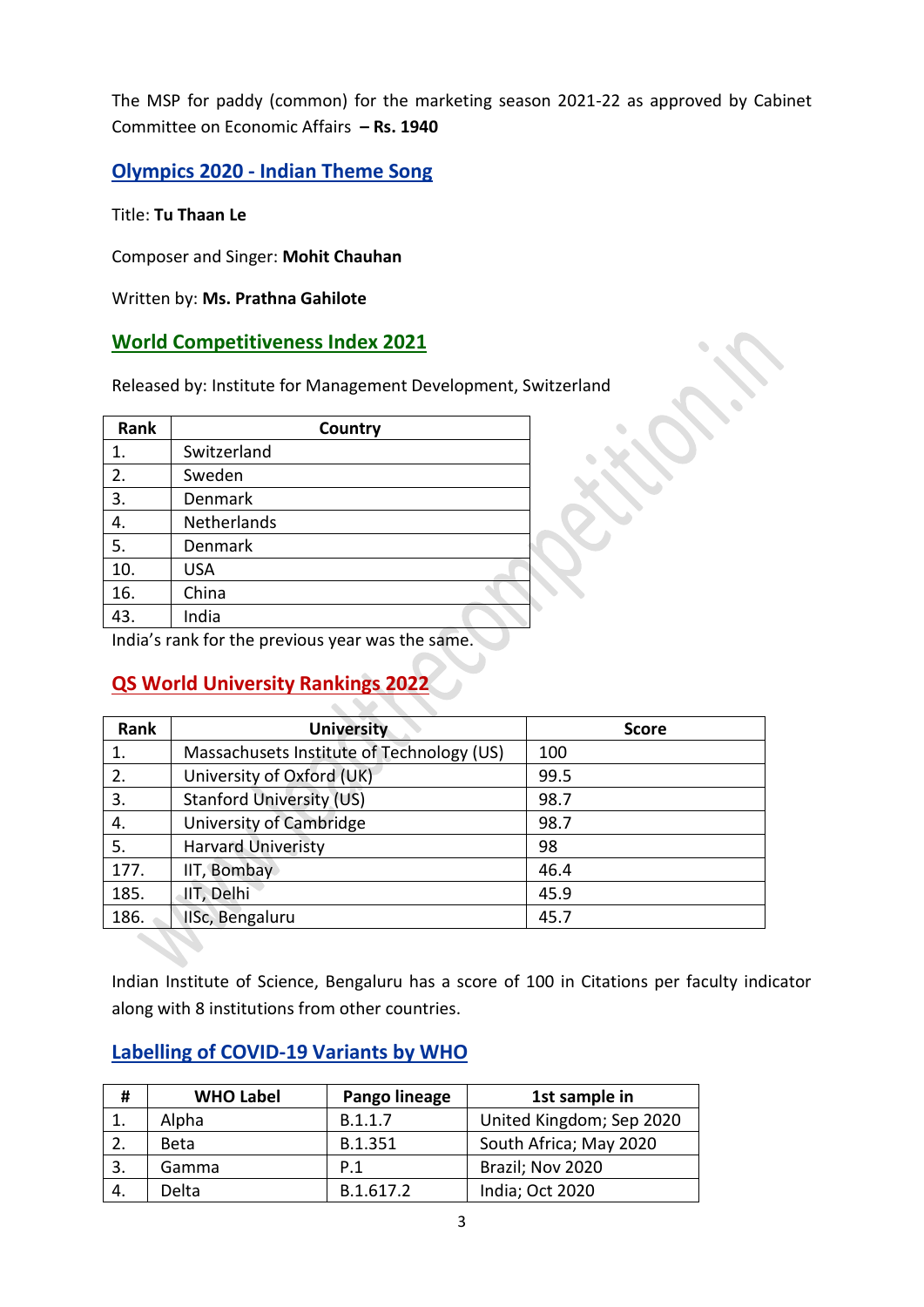# **Performance Grading Index (PGI) 2019-20**

Released by: Ministry of Education, Govt of India

The Performance Grading Index (PGI) is a tool to provide insights on the status of school education in States and UTs including key levers that drive their performance and critical areas for improvement.

Top 5 states/UTs in PGI 2019-20

| #  | <b>State</b>              |
|----|---------------------------|
| 1. | Punjab                    |
| 2. | Chandigarh                |
| 3. | <b>Tamil Nadu</b>         |
|    | Kerala                    |
| 5. | Andaman & Nicobar Islands |

## **Important Days of June**

| Global Day of Parents: 01 June 2021                                        |
|----------------------------------------------------------------------------|
| Designated by: United Nations General Assembly                             |
| First observed: 2012                                                       |
| Theme: Appreciate all parents throughout the world                         |
| World Milk Day: 01 June 2021                                               |
| Designated by: Food and Agricultural Organisation                          |
| First observed: 2001                                                       |
| Theme: Sustainability in the Dairy Sector                                  |
| International Day of Innocent Children Victims of Aggression: 04 June 2021 |
| Designated by: UN General Assembly                                         |
| First observed: 1983                                                       |
| World Environment Day: 05 June 2021                                        |
| Designated by: United Nations General Assembly                             |
| First observed: 1974                                                       |
| Host Country: Pakistan                                                     |
| Theme: REIMAGINE. RECREATE. RESTORE                                        |
| World Food Safety Day: 07 June 2021                                        |
| Designated by: United Nations General Assembly                             |
| First observed: 2019                                                       |
| Theme: Safe Food Now for a Healthy Tomorrow                                |
| World Ocean Day: 08 June 2021                                              |
| Designated by: UN General Assembly                                         |
| First Observed in: 2009                                                    |
| Theme: Oceans: Life and Livelihoods                                        |
| World Day Against Child Labour: 12 June 2021                               |
| Designated by: International Labour Organization                           |
| First Observed in: 2002                                                    |
| Theme: Act now, End child labour                                           |
|                                                                            |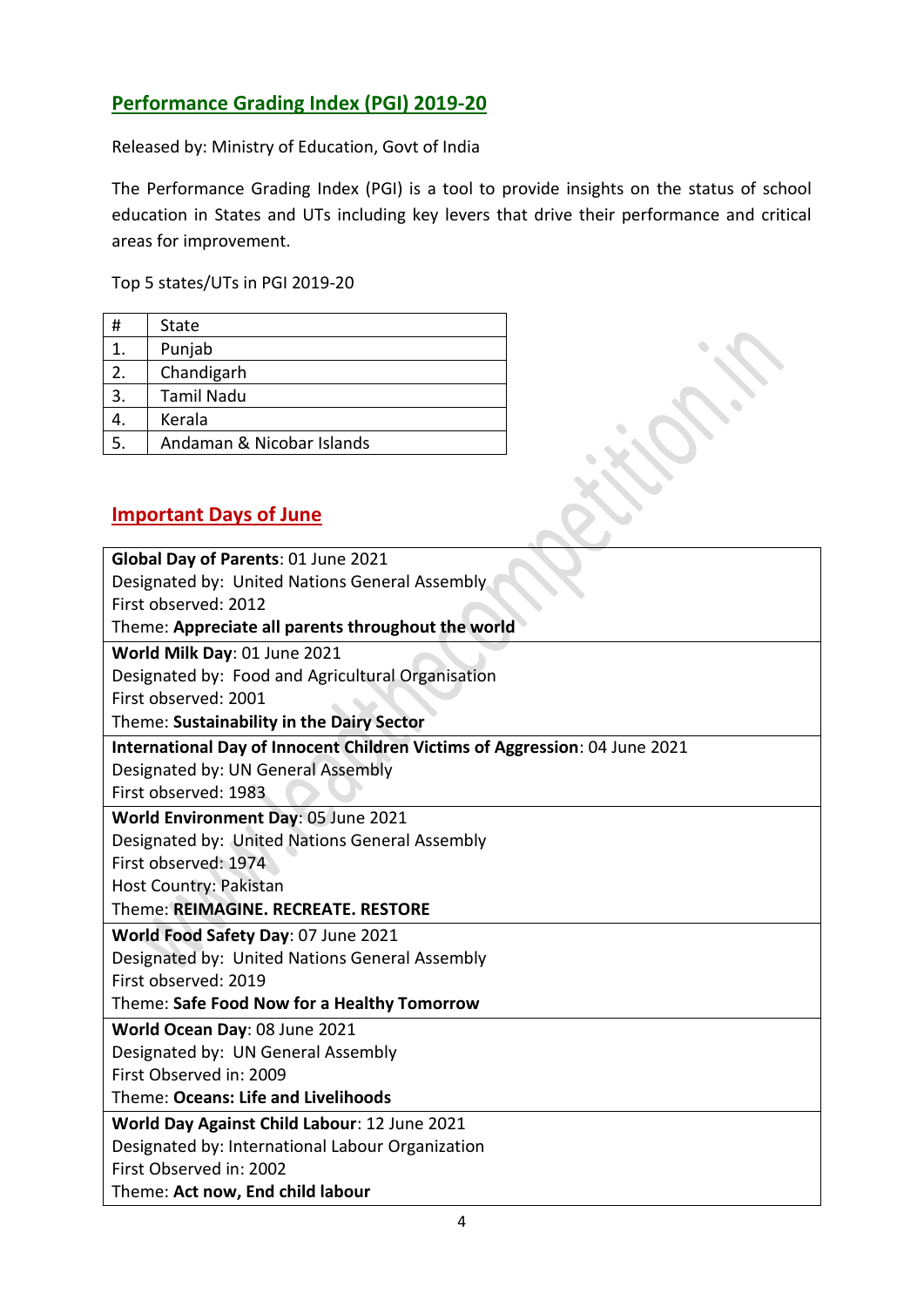| World Blood Donor Day: 14 June 2021                                            |
|--------------------------------------------------------------------------------|
| Designated by: World Health Organisation                                       |
| First Observed in: 2004                                                        |
| Theme: Give blood and keep the world beating                                   |
| Slogan: Give blood and make the world a healthier place                        |
| World Elder Abuse Awareness Day: 15 June 2021                                  |
| Designated by: UN General Assembly                                             |
| First Observed in: 2012                                                        |
| World Day to Combat Desertification and Drought: 17 June 2021                  |
| Designated by: UN General Assembly                                             |
| First Observed in: 1995                                                        |
| Theme: Restoration, Land, Recovery - We build back better with healthy land    |
| International Day for Elimination of Sexual Violence in Conflict: 19 June 2021 |
| Designated by: United Nations General Assembly                                 |
| First Observed in: 2015                                                        |
| World Refugee Day: 20 June 2021                                                |
| Designated by: UN General Assembly                                             |
| Theme: Together we heal, learn and shine                                       |
| First Observed in: 2001                                                        |
| International Day of Yoga: 21 June 2021                                        |
| Designated by: United Nations General Assembly                                 |
| Theme: Yoga for Well-being                                                     |
| First Observed in: 2015                                                        |
| Olympic Day: 23 June 2021                                                      |
| Designated by: International Olympic Committee                                 |
| First Observed in: 1948                                                        |
| Theme: Stay healthy, Stay strong, Stay active                                  |
| International Widows Day: 23 June 2021                                         |
| Designated by: United Nations General Assembly                                 |
| First Observed in: 2011                                                        |
| International Day against Drug Abuse and Illicit Trafficking: 26 June 2021     |
| Designated by: UN General Assembly                                             |
| First Observed in: 1988                                                        |
| Theme: Share facts on drugs - save lives                                       |

# **Milkha Singh, the Flying Sikh**

Born: 20.11.1929; Death: 18.06.2021

Birth place: **Gobindpura** in Pakistan

- Only athlete to win gold at 400 metres at the Asian Games as well as the Commonwealth Games.
- He also won gold medals in the 1958 and 1962 Asian Games.
- Represented India in the 1956 Summer Olympics in Melbourne, the 1960 Summer Olympics in Rome and the 1964 Summer Olympics in Tokyo.